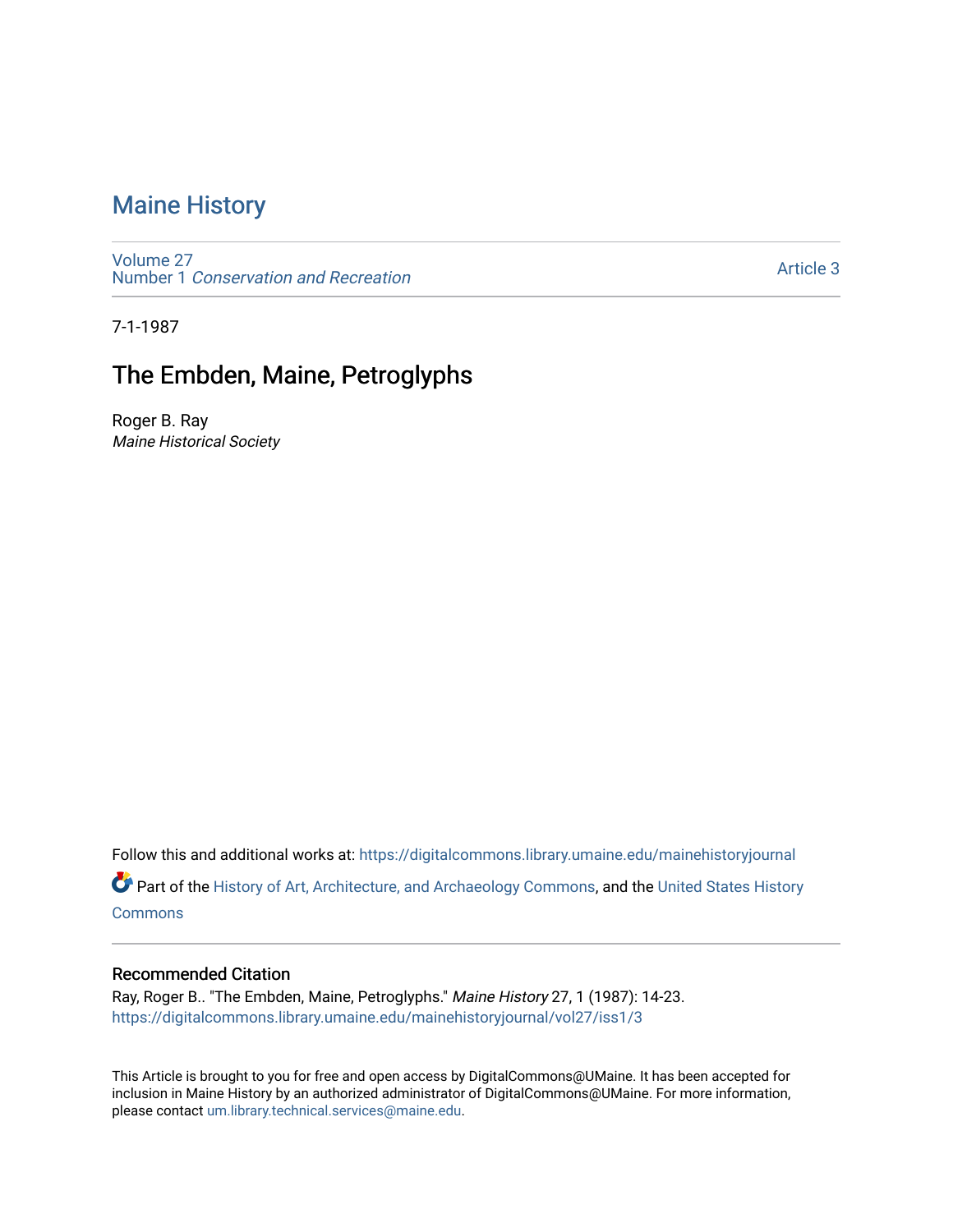## THE EMBDEN, MAINE, PETROGLYPHS

Anthropological reports on North American Indian rock carvings (petroglyphs) are frequently terse and difficult for laypersons to understand. Nevertheless, the study of petroglyphs has much to offer those with a nonprofessional interest in Native American culture. Recently researchers, writing in a style easier to understand, have interpreted selected carvings and have demonstrated ways in which these carvings were intended to convey messages. The problem, as they pose it, is understanding to whom these messages were addressed, and what they say.

In Maine, petroglyphs are found at Machiasport in the eastern part of the state, and at Embden on the Kennebec River. The Embden site is a long, bald ledge of bedrock which juts into the river, just downstream from rapids. In the days before the downriver dams were built, raising the river level, it would have been necessary for canoe travelers to portage around the rapids, and the low bald ledge would have been an excellent canoe ramp. When the Kennebec was a principal artery from the coast to the St. Lawrence River, via Dead River and the Chaudiere, it bore heavy traffic; the Embden site was no doubt an important stopping point in this travel.

Over a hundred petroglyphs are visible on the Embden ledge. They were made by pecking out a design with a sharp hard stone, a method similar to that used by the creators of the Machiasport petroglyphs.<sup>1</sup> In 1977 a team of archaeologists who had been excavating the nearby Hodgdon site examined the petroglyphs. They considered the carvings "doodlings," made by persons with "time on their hands," yet conceded the carvings were intended to convey a message which "in a literate society takes the form of a name, initials and a date."<sup>2</sup>

The many artifacts retrieved at the Hodgdon site on the southern side of the Embden ledge characterize the location as "an interior, riverine campsite used primarily in the Ceramic period."<sup>3</sup> In Maine this period began around <sup>1</sup> A.D. and ended about 1600 A.D.<sup>4</sup> At the Evergreen site, across the river from the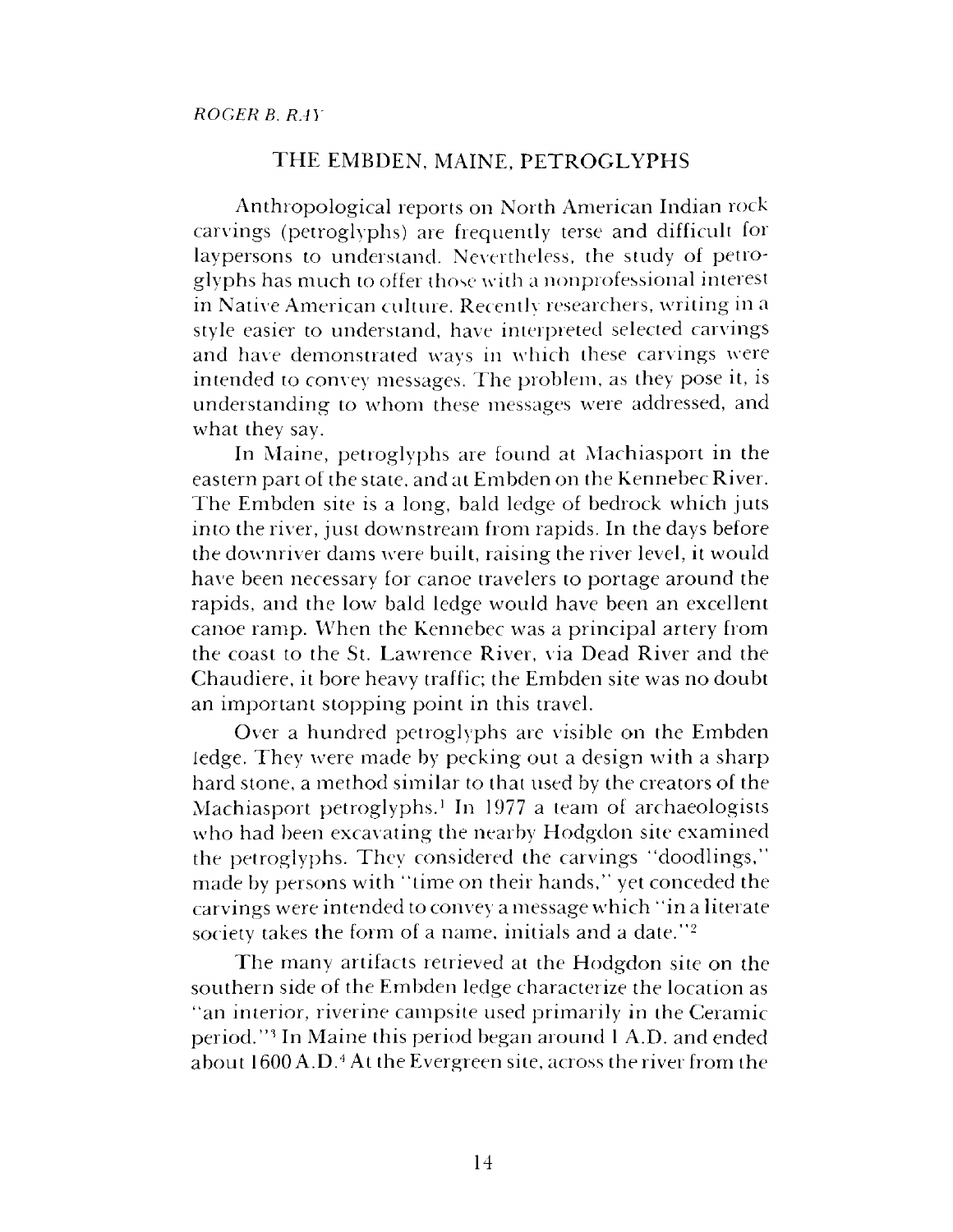

The Embden petroglyph ledge, looking east across the Kennebec River to the Evergreen Site. (Photo by Maruta L. Ray)

petroglyphs, retrievals are much the same as those recovered from the Hodgdon site, but evidence found here indicates an Indian presence 5,000 years ago.<sup>5</sup> The amount of artifacts recovered, especially at the Hodgdon site, indicate that this location on the river was a popular place to fish. The fishing here not only served the Indians in the prehistory period, but continued to serve people in historic times. Apparently Father Sebastien Rasles in 1724 intended to draw on the supply of fish here to supplement a skimpy harvest at his mission fourteen miles downstream at Norridgewock.<sup>6</sup>

Dean Snow, who also examined the site in 1977 and whose work in the prehistory period of Maine Indians is well known, thought the images were carved for or by a Shaman. Shamanism was and is found worldwide among the so-called primitive people. As intermediaries with the spirit world, Shamans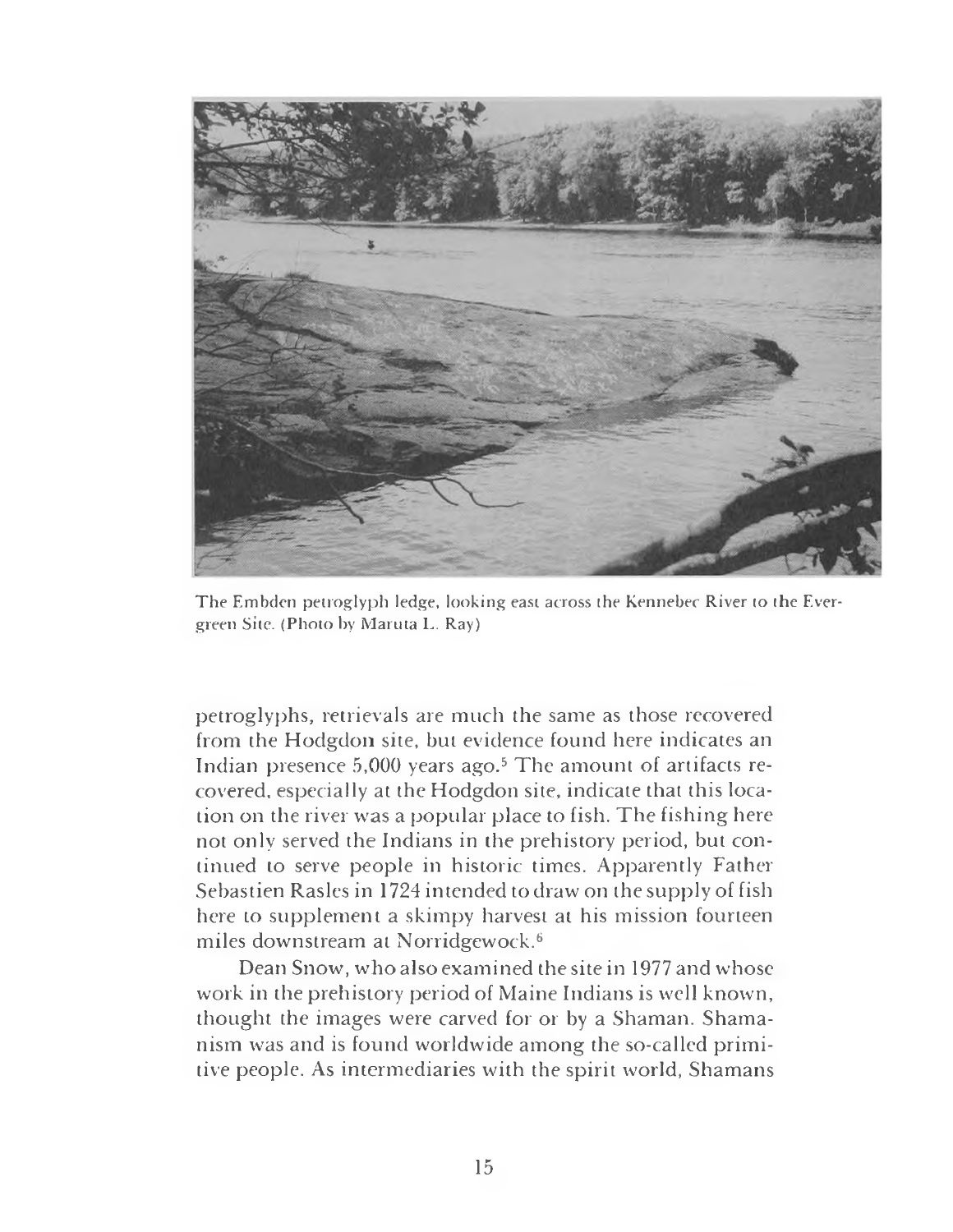## EMBDEN PETROGLYPHS

were set apart from other men and in some cases enjoyed equal status with tribal chiefs. Snow wrote:

We can only guess at why Shamans sometimes chose to express themselves in rock art. The Maine site suggests that unless destruction of rock art sites has been far more severe than we suspect, this sort of artistic expression of Shamanism was much less widespread than Shamanism itself. Perhaps only a few Shamans felt the need to fix their power in time and space by giving it concrete expression in rock art.<sup>7</sup>

I, too, believe these glyphs were carved for or by a Shaman. Unlike Snow, who feels there is no cause to believe the Ojibwa people came to Maine,<sup>8</sup> however, I find ample evidence the Embden carver was an Ojibwa. Many of the Embden glyphs look like duplicates of Ojibwa petroglyphs carved on a large crystalline limestone ledge in a field on the southern fringe of the Canadian Shield, near Peterborough, Ontario. Trent university anthropologists Joan M. and Romas K. Vastokas, have interpreted these glyphs.<sup>9</sup> The similarity in subject matter at the Peterborough and Embden sites point to a common culture, with marked emphasis on a common belief in the nature and power of supernatural forces.

 ${\bf A}$ t Embden and at Peterborough several images represent men in canoes. The Vastokas have concluded that the Peterborough canoe representations were "not ordinary canoes but magical vessels that can penetrate the earth, fly across space or ascend up to the sky. They may carry souls, shamans, manitous and even Kitchi-Manitou himself and signify interworld communication .... '' Such boats, the Vastokas felt, implied transcendence, "the notion of flying through space in a boat being an application of the Shamans' essential technique of celestial ascent."<sup>10</sup> The carver at Embden included twenty-seven boats, certainly enough to ensure full appreciation of this point.

Another image at Embden, found also at Peterborough, is a round figure having zigzag lines shooting from it. The Vastokas felt the Peterborough figure represented the sun, which the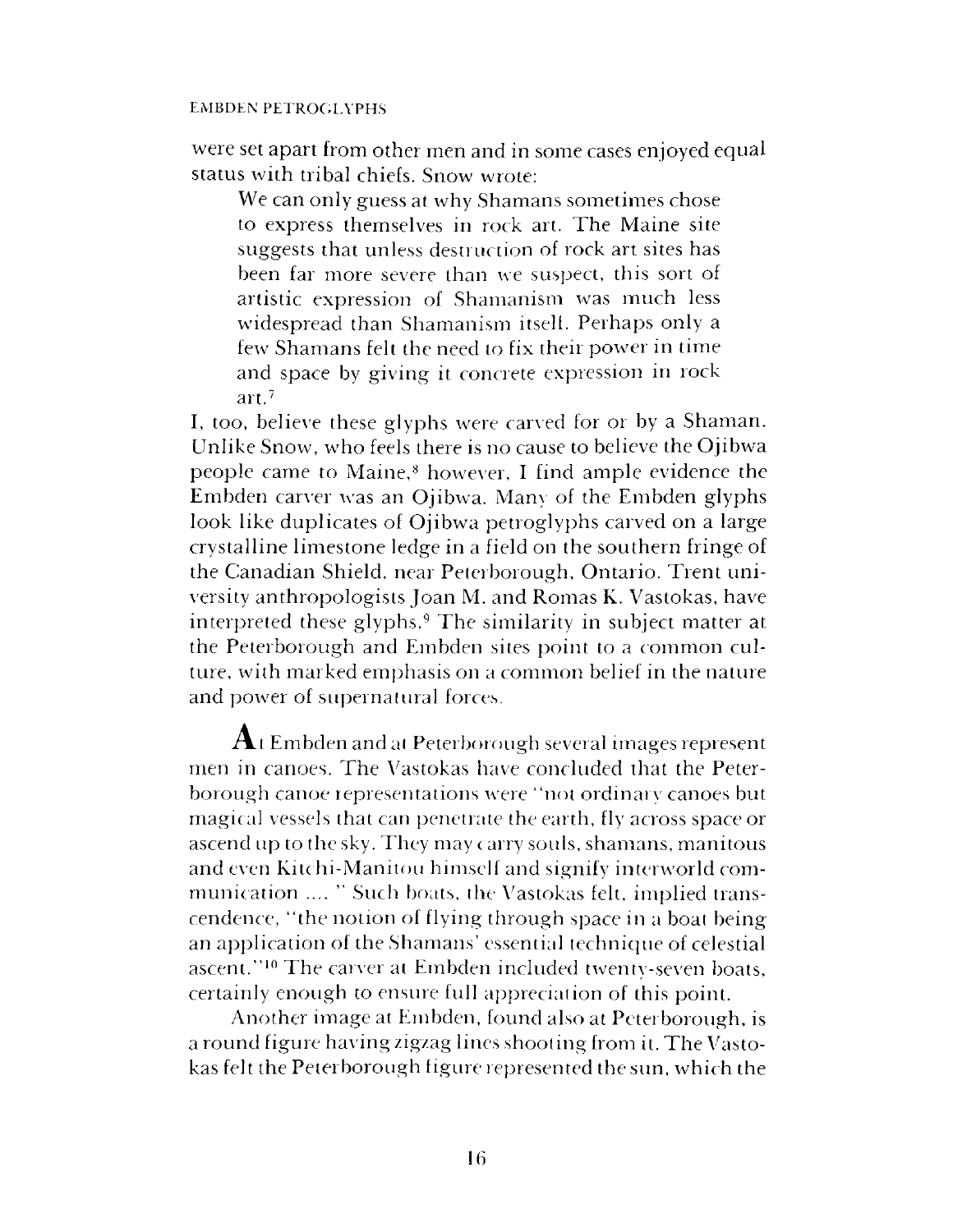

Sky boats (upper left) and Thunderbird (center, lower center). The canoe representations were "magical vessels" that could ascend to the sky. (Photo by Benjamin C. Ray)

Indians there believed to be the basic source of a Shaman's power. The Vastokas, in their long discussion of solar sun figures, pointed out that the solar figure is "essentially a Siberian, North Pacific and American Indian motif. It is a motif, moreover, that is supremely shamanistic in character and meaning."<sup>11</sup> Elsewhere Dr. John A. Grim has emphasized that the sun was considered by the Ojibways as the basic source of power, the spirits serving as intermediaries between the sun and people.<sup>12</sup> It is possible the Embden carver intended to convey that the Embden Shaman believed his source of power was the sun. Shamans considered their healing power an important part of their community service. They worked themselves into a trance to obtain help from the spirits, and, according to Grim, believed that in a trance their "inner identity" received help, enabling them to heal the sick. The Embden sun figure may have been used as a representation of the local Shaman's healing power.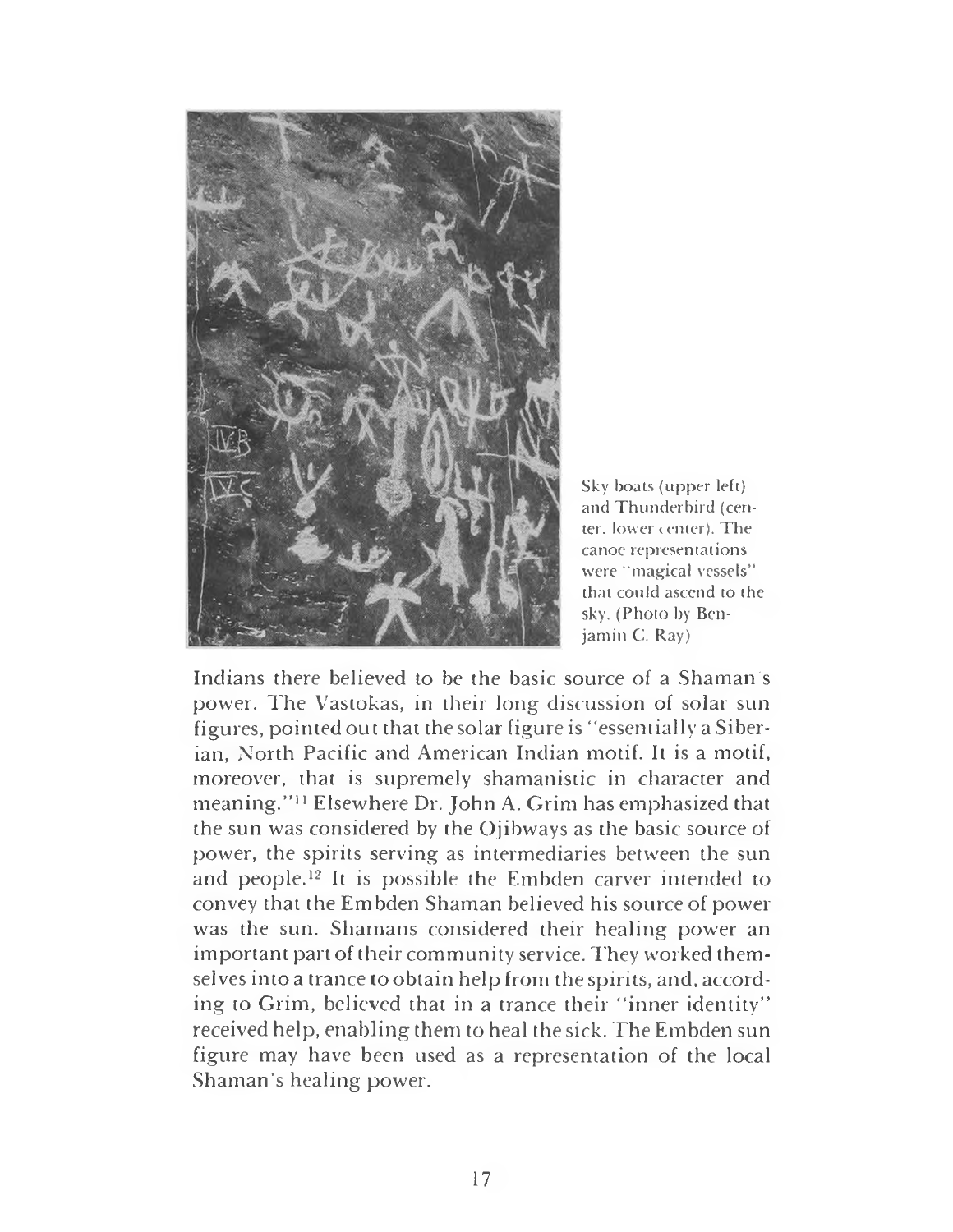

The Tribal House and Shaman's House, from the Embden ledge. The glyphs convey the equal but separate positions of the Shaman and chief of the tribe. (Photo by Benjamin C. Ray)

The archaeologists who reported on their findings at the Hodgdon site commented that the two house-like buildings in the glyphs could represent European-style houses.<sup>13</sup> However, <sup>I</sup> believe these two glyphs were intended to convey the equal but separate positions of the Shaman and the chief of a tribe. The building with an inverted V roof was common to Algonkian villages. Here the local chief and his councilors met to consider matters relating to war parties or hunting partiesand the tribe's seasonal migration. The other building was occupied on occasion by the tribal Shaman when he (or she) was preparing to communicate with a spirit. Here, through song and ritual, he (or she) induced a trance-like state and made an out-of-body journey to the spirit world. The Embden house-like images were unlikely to be European-type buildings since the evidence suggests that the petroglyphs were carved centuries before contact with Europe.

Carvings representing the thunderbird are found both at Embden and Peterborough and at other petroglyph sites west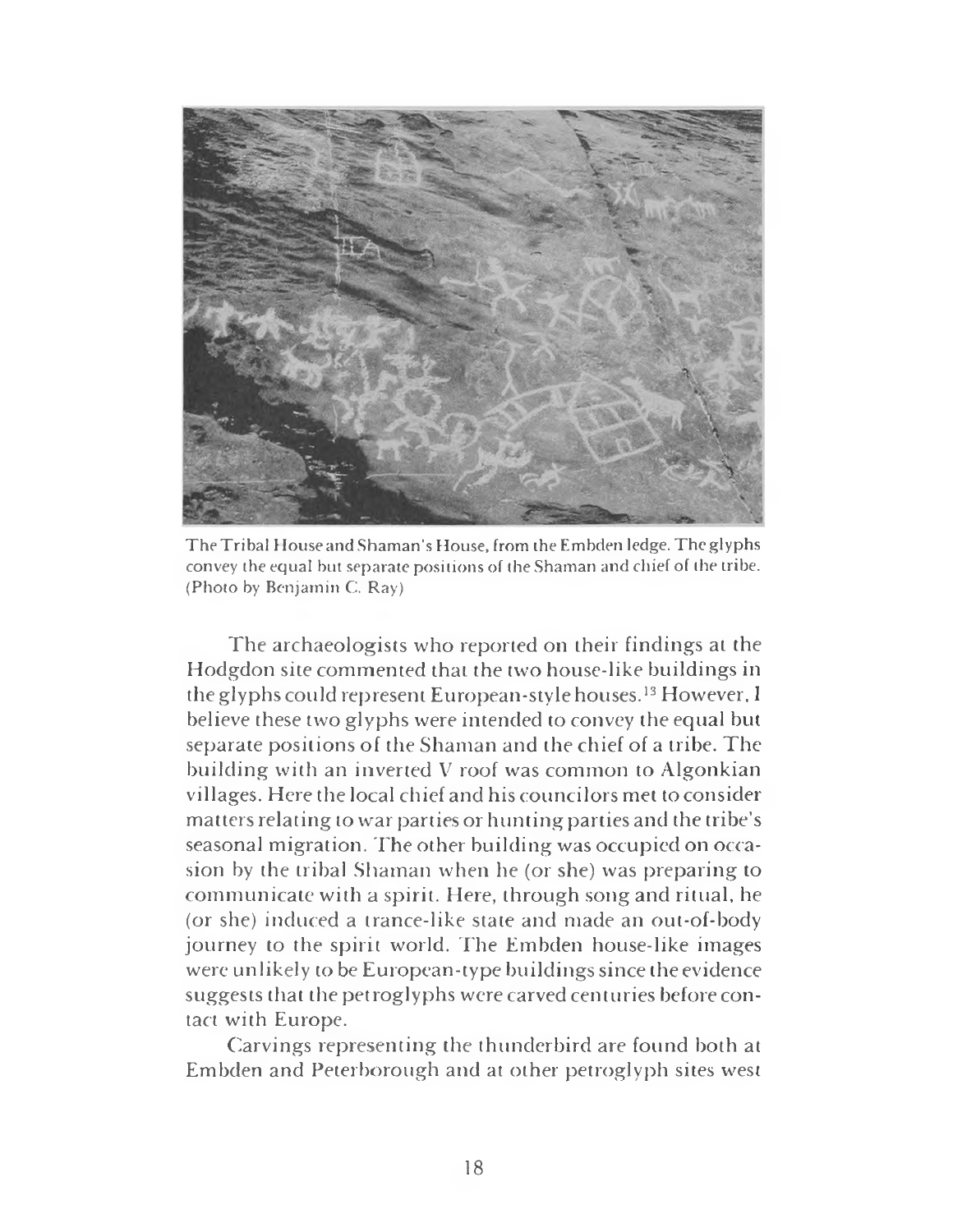

Representation of a human with raised hand and splayed fingers was a widespread design motif, a "basic identifying sign for man." (Photo by Benjamin C. Ray)

of the Great Lakes. Among some tribes the mythical creature was thought to cause thunder by flapping its wings.<sup>14</sup> At Embden, Snow has suggested the thunderbird images may have been associated with the Pamola myth, about a fierce giant of a bird that lived in a cave near the top of Mount Katahdin.<sup>15</sup> The Vastokas, on the other hand, felt the thunderbird images at Peterborough depicted a Shaman's power to ascend to the highest level of the multilevel universe. As all the carvings at Emden, in my view, represent sundry powers of Shamans, it seems probable the thunderbirds were carved with that as the intended meaning.

At Embden, one petroglyph represents a human holding his left hand up with the fingers and thumb splayed. In this person's right hand is a large unidentified object. Campbell Grant, an expert on Indian rock art, has written: "The most widespread design motif in North America, and indeed almost anywhere in the world where rock pictures are found, is the hand." The hand is a "basic identifying sign for man," and can be found in such diverse places as Paleolithic cave prints made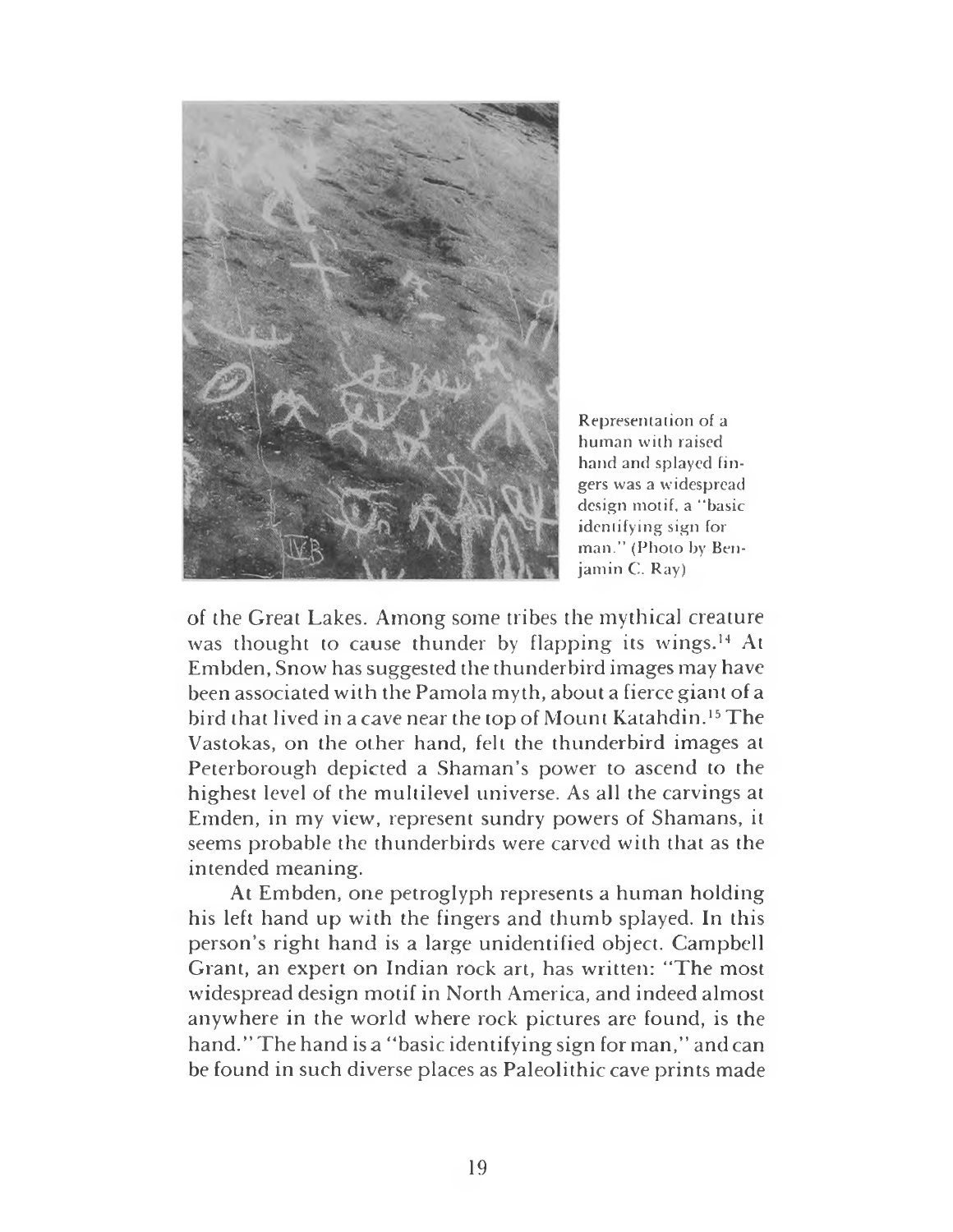### EMBDEN PETROGLYPHS

30,000 years ago and in Arizona canyon carvings made by the Navaho in historic times.<sup>16</sup> The Vastokas, while writing about hand prints much the same way as Grant, pointed out that this rendering of the raised arm carried a specific meaning in Algonkian pictography: "The gesture is always associated with shamans." The Vastokas feel that such designs denoted "reverence, supplication or communication with the sky and more specifically to the Great Spirit, Kitchi-Manitou."<sup>17</sup> The raised hand at Embden could well be another representation by the local Shaman of the powers he believed he possessed.

One more group of images in the Embden petroglyphs should be noted: those representing male and female genitalia, and two related male figures, one spilling his semen on the ground and the other an eager male running toward a symbol of female genitals. To us today, this all seems pornographic, and by our standards the Shaman loses stature. This exuberance was, in Ojibway belief, a characteristic of their god-hero, Nanbush. The Embden Shaman could have intended to convey the message that he, like Nanbush, possessed a lively sex interest, and possibly that he could pass on to future generations his great powers. Different cultures in different environments had different beliefs in how Shamans acquired their powers.<sup>18</sup> Among some tribes, it was believed Shamans acquired their powers only through a long self-training; in other tribes, it was thought that Shamans had previously suffered mental illness, had cured themselves, and in the process gained insight into the workings of the spirit world. Here at Embden the local Shaman apparently believed his powers could be passed on in his progeny.

I have not listed all the images carved in the ledge at Peterborough which the Vastokas interpreted, nor paired all the images at Embden with duplicates at Peterborough. I have, however, endeavored to emphasize the similiarity of the carvings at the two locations and to apply the Vastokas' interpretations to the Embden petroglyphs. What, then, was the special meaning of the Embden petroglyphs?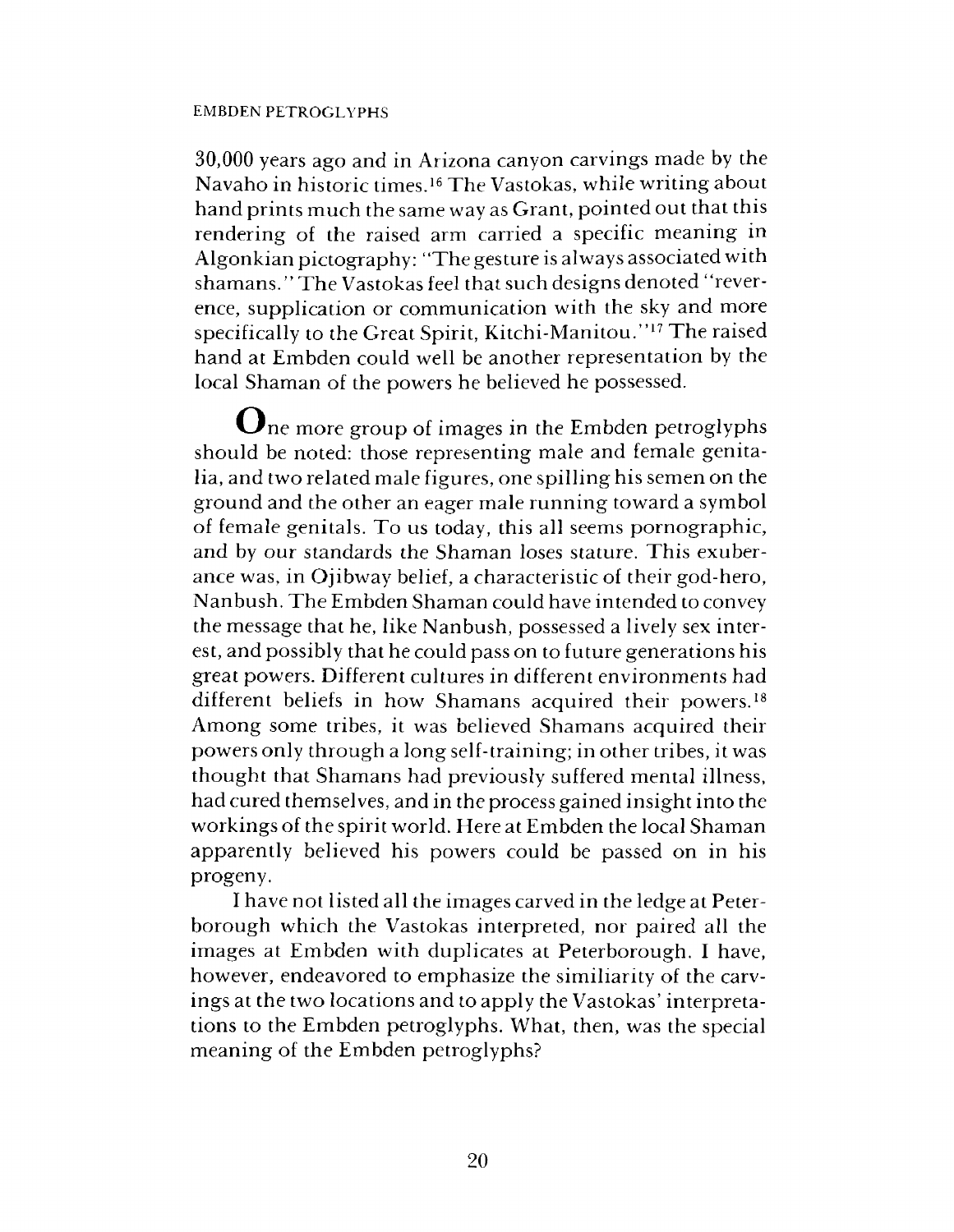

Erotica: I'op photo, a Shaman spilling semen, suggests abundance, exuberance. and perhaps an ability to convey magical power to future generations; bottom photo shows Shaman eagerly approaching a vagina.

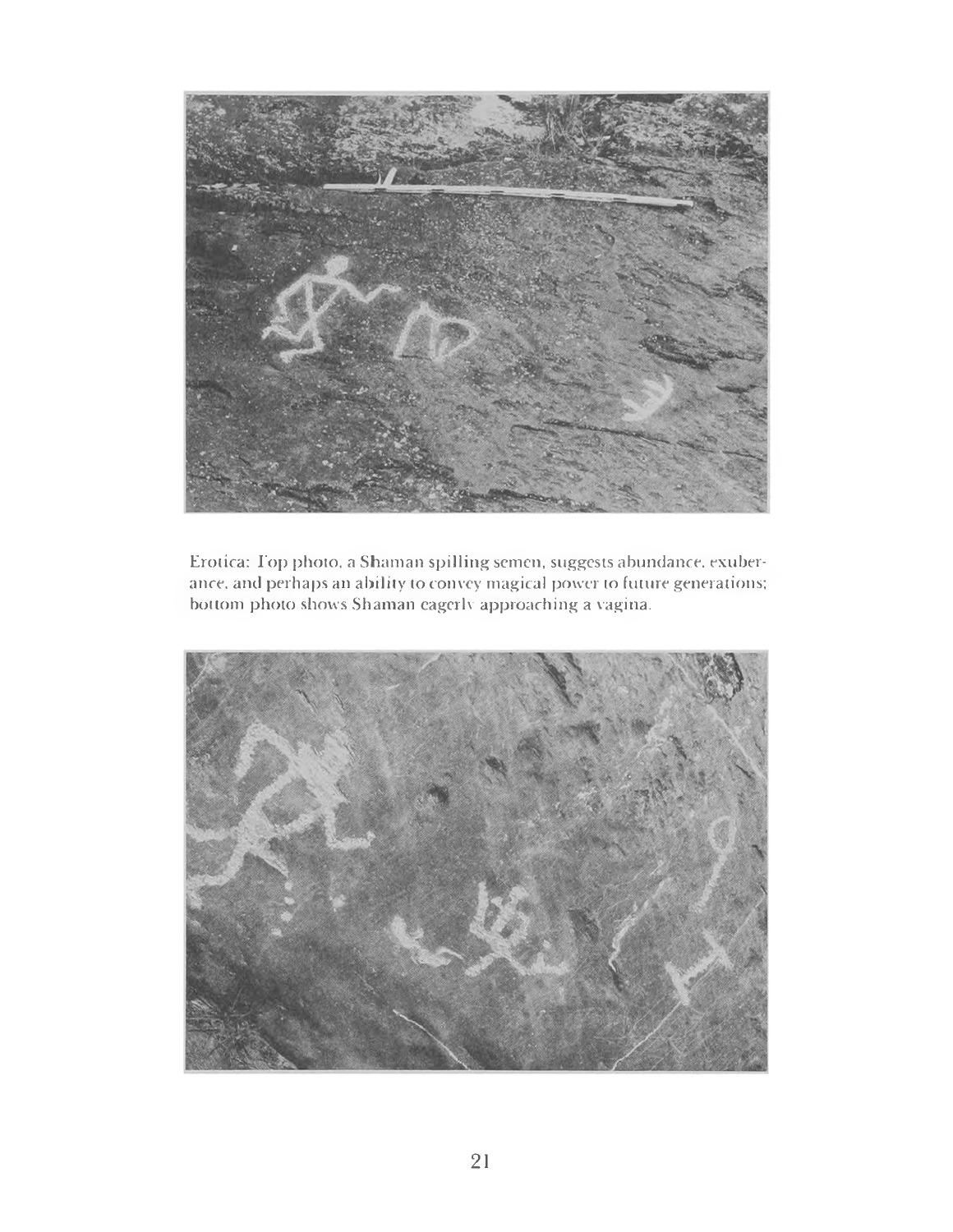#### EMBDEN PETROGLYPHS

The many artifacts found at the Hodgdon and Evergreen sites indicate that the Embden petroglyphs were carved where the most people in the area would see them. At Peterborough the images were made by pecking a sharp-pointed hard stone onto the soft limestone ledge, which must have been as tempting as a blank wall is to a graffiti artist. But the carver at Embden must have had a more serious purpose, as he pecked designs on the hard bedrock riverside ledge.

The Vastokas believe the Peterborough glyphs were carved between 900 A.D. and 1400 A.D., during the dynamic Middle Woodland period.<sup>19</sup> In this long period between 1000 B.C. and 900 A.D. the beliefs depicted in the carvings on these ledges had been maintained, and obviously they were still held by the carver at Embden. The Middle Woodland period began in the Northeast about 300A.D.,<sup>20</sup> following a change in the climate which affected the economy in Maine. In part, this new economy involved an extension of the areas in which intertribal trading was done. New people with new ideas came in from central and southern New England. The new influences can be detected in the changes in the local manufacture of ceramics.

This new mix of cultures suggests a meaning to the Embden petroglyphs. Perhaps the vigor of the Middle Woodland period disturbed the older people. Younger people were spending too little time worrying about capricious spirits. These new currents in the culture perhaps alarmed the local Shaman. Fearing that his people would neglect the beliefs that had sustained them for generations, he inscribed the petroglyphs to save them from the anger of the spirits. And to preserve his own position, he added this array of images showing the extent of his powers. The message at Embden seems to be: "You cannot do without me."

#### **NOTES**

<sup>1</sup>Eric Lahti, et al., "Test Excavations at the Hodgdon Site," *Man in the Northeast* 25 (no. 1, 1985): 19-36.

<sup>2</sup>David Sanger, ed., "The Ceramic Period in Maine," in *Discovering Maine Arr haeological Heritage* (Augusta: Maine Historic Preservation Commission, 1979).